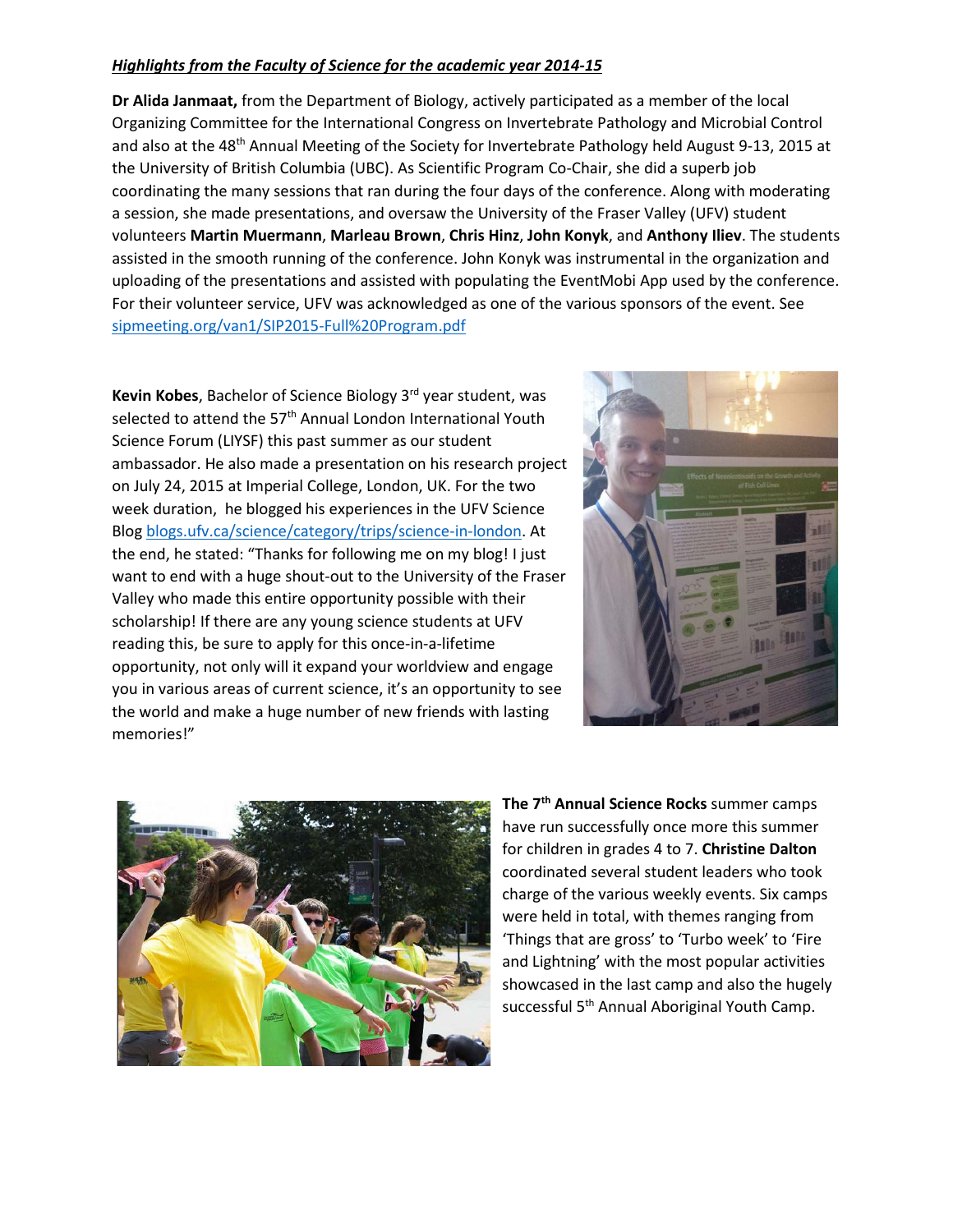The 3rd Annual **Faculty of Science AAAwards** were given out in June 2015 to recognize outstanding achievement in teaching, research, service and outreach events. This year we recognized **Dr. James Bedard**, Biology, as the Awesome Achievement Award winner for overall excellence in all areas of academic endeavour. **Dr. Greg Schmaltz**, Biology, was recognized for Terrific Teaching, while **Dr. Olav Lian,** Geography, received the Remarkable Research recognition. **Dr. Cory Beshara**, Chemistry, received the Outstanding Outreach award, and **Patrick Harrison** (Biology) and **Nicole Klassen** (Assistant to the Dean) received recognition for Superb Service.





functions held at UFV.

**Etienne Dreyer** from Physics received the Science Dean's medal at convocation this past June and is off to Simon Fraser University (SFU) with an NSERC Post Graduate Scholarship. He was our LIYSF representative for 2014 and at only 19 years old, he is the youngest graduate of our Bachelor of Science program. A few years ago, he participated in the UFV sponsored Fraser Valley Regional Science Fair and won an award for his work with the Tesla coil which has proven amusing at various science

On May 22-23, 2015, UFV Science supported Creating Connections 4.0, held at Simon Fraser University. It is the 4<sup>th</sup> conference which creates participation of Women in Engineering, Science and Technology. **Dr. Alma Barranco**, a sessional faculty in the CIS department, participated as an invited speaker [sfu.ca/sfuwest/cc-2015/schedule/2B.html#alma.](http://www.sfu.ca/sfuwest/cc-2015/schedule/2B.html#alma) The UFV Faculty of Science made a contribution for the success of this event and was acknowledged as one of the sponsor[s sfu.ca/sfuwest/cc-](http://www.sfu.ca/sfuwest/cc-2015/sponsors.html)[2015/sponsors.html.](http://www.sfu.ca/sfuwest/cc-2015/sponsors.html)

**Dr. Noham Weinberg** from Chemistry received a five year NSERC Discovery grant totalling \$100,000 to support his research on molecular modelling and chemical reactions at extreme conditions. **Dr. Lucy Lee**, Dean of the Faculty of Science was a co-applicant for an NSERC Strategic grant and will receive over \$125,000 in a span of three years to do research with blueberries as a source of nutrients and phytochemicals for fish diets. This year, Dr. Lee supported three NSERC USRA students: **Vishesh Oberoi, Gagandeep Rai** and **Kamal Moghrabi,** as well as several other Biology students with research projects utilizing fish cells for evaluating effects of insecticides.

In a restructuring move earlier this spring, the Department of Computer Information Systems (CIS) was returned to the Faculty of Professional Studies where they moved to ten years ago. Albeit a big loss to